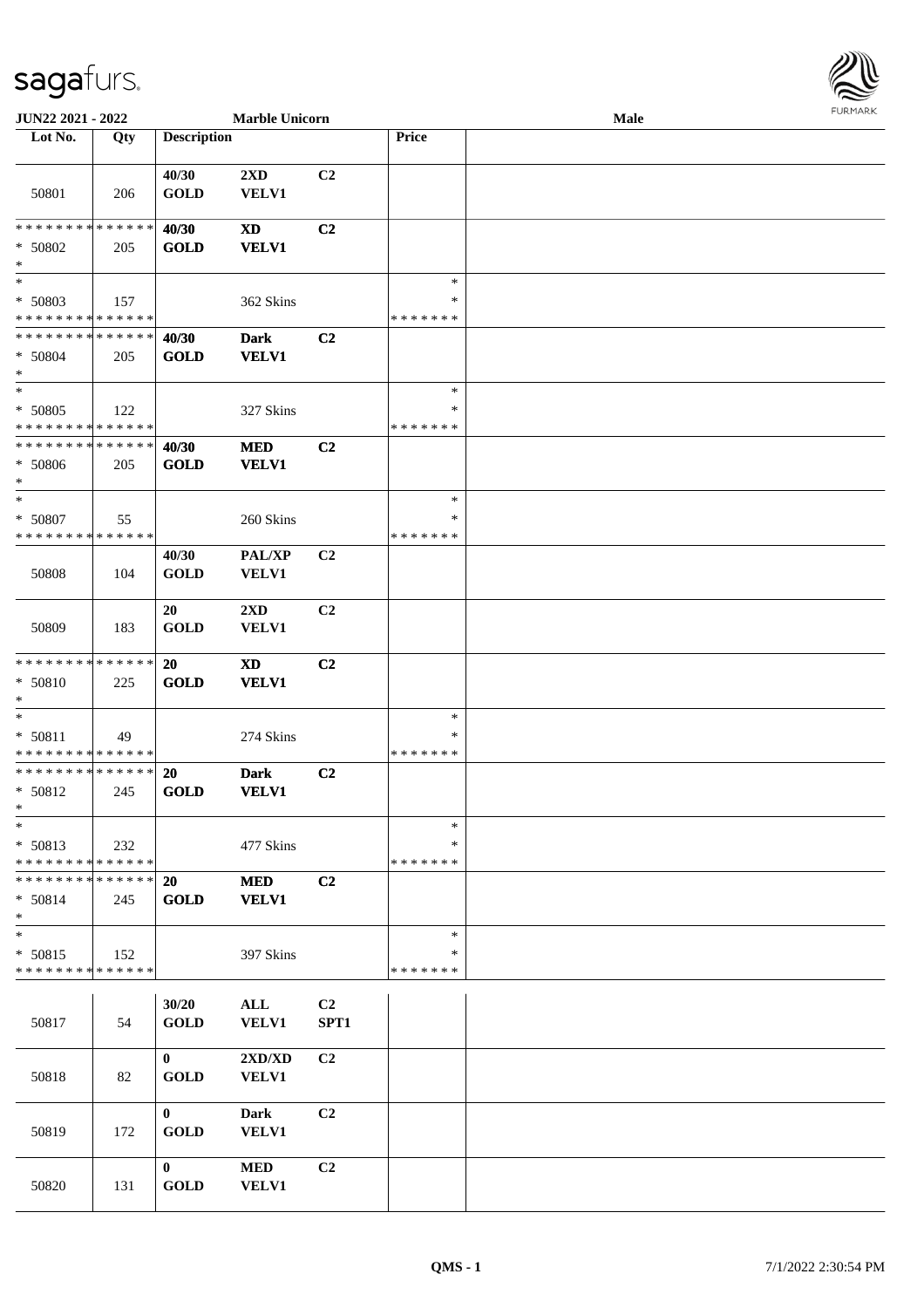| <b>Marble Unicorn</b><br>Male<br>JUN22 2021 - 2022<br><b>American Board</b><br>Lot No.<br><b>Description</b><br><b>Price</b><br>Qty<br><b>Dark</b><br>C2/C3<br>40<br><b>GOLD</b><br>VELV2<br>50861<br>165<br>40<br>MED/PAL C2/C3<br><b>GOLD</b><br>VELV2<br>50862<br>228<br>40<br>MED/PAL C2/C3<br><b>VSLA</b><br>50863<br>120<br>VELV2<br>C2/C3<br>30<br><b>MED</b><br><b>GOLD</b><br>VELV2<br>225 | $\sum$<br><b>FURMARK</b> |
|-----------------------------------------------------------------------------------------------------------------------------------------------------------------------------------------------------------------------------------------------------------------------------------------------------------------------------------------------------------------------------------------------------|--------------------------|
| * * * * * * * * * * * * * *<br>* 50864                                                                                                                                                                                                                                                                                                                                                              |                          |
|                                                                                                                                                                                                                                                                                                                                                                                                     |                          |
|                                                                                                                                                                                                                                                                                                                                                                                                     |                          |
|                                                                                                                                                                                                                                                                                                                                                                                                     |                          |
|                                                                                                                                                                                                                                                                                                                                                                                                     |                          |
| $\ast$                                                                                                                                                                                                                                                                                                                                                                                              |                          |
| $\ast$<br>$\ast$<br>* 50865<br>317 Skins<br>92<br>$\ast$<br>* * * * * * * * * * * * * *<br>* * * * * * *                                                                                                                                                                                                                                                                                            |                          |
| PAL/XP<br>C2/C3<br>30<br><b>GOLD</b><br>VELV2<br>50866<br>164                                                                                                                                                                                                                                                                                                                                       |                          |
| * * * * * * * * * * * * * *<br>MED/PAL C2/C3<br>30<br><b>VSLA</b><br>VELV2<br>* 50867<br>225<br>$\ast$                                                                                                                                                                                                                                                                                              |                          |
| $\ast$<br>$\ast$<br>* 50868<br>290 Skins<br>$\ast$<br>65<br>* * * * * * * * * * * * * *<br>* * * * * * *                                                                                                                                                                                                                                                                                            |                          |
| MED/PAL C2/C3<br>20<br><b>GOLD</b><br>50869<br>199<br><b>VELV2</b>                                                                                                                                                                                                                                                                                                                                  |                          |
| C2/C3<br>20<br>$\mathbf{ALL}$<br><b>VSLA</b><br>50870<br>284<br>VELV2                                                                                                                                                                                                                                                                                                                               |                          |
| <b>ALL</b><br>C2/C3<br>$\bf{0}$<br>50872<br><b>GOLD</b><br>VELV2<br>98                                                                                                                                                                                                                                                                                                                              |                          |